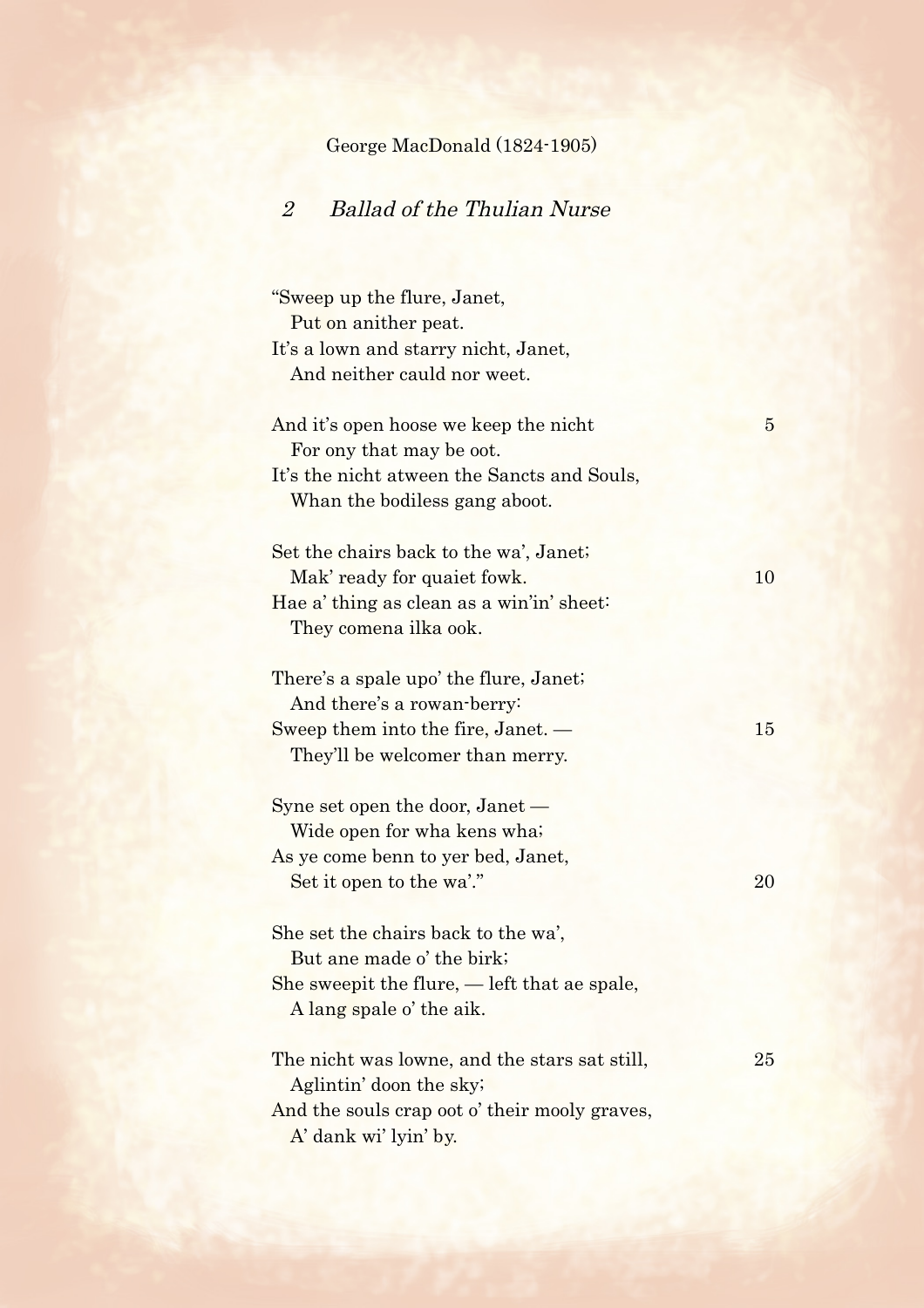| She had set the door wide to the wa',<br>And blawn the peats rosy reid;<br>They war shoonless feet gaed oot and in,<br>Nor clampit as they gaed.      | 30 |
|-------------------------------------------------------------------------------------------------------------------------------------------------------|----|
| Whan midnicht cam', the mither rase —<br>She wad gae see and hear.<br>Back she cam' wi' a glowerin' face,<br>And sloomin' wi' verra fear.             | 35 |
| "There's ane o' them sittin' afore the fire!<br>Janet, gang na to see:<br>Ye left a chair afore the fire,<br>Whaur I tauld ye nae chair sud be."      | 40 |
| Janet she smiled in her mother's face:<br>She had brunt the roddin reid;<br>And she left aneath the birken chair<br>The spale frae a coffin-lid.      |    |
| She rase and she gaed butt the hoose,<br>Aye steekin' door and door.<br>Three hours gaed by or her mother heard<br>Her fit upo' the floor.            | 45 |
| But whan the grey cock crew, she heard<br>The sound o' shoeless feet;<br>Whan the red cock crew, she heard the door,<br>And a sough o' wind and weet. | 50 |
| And Janet cam' back wi' a wan face,<br>But never a word said she;<br>No man ever heard her voice lood oot,<br>It cam' like frae ower the sea.         | 55 |
| And no man ever heard her lauch,<br>Nor yet say alas or wae;<br>But a smile aye glimmert on her wan face,<br>Like the moonlicht on the sea.           | 60 |

And ilka nicht 'ween the Sancts and the Souls,